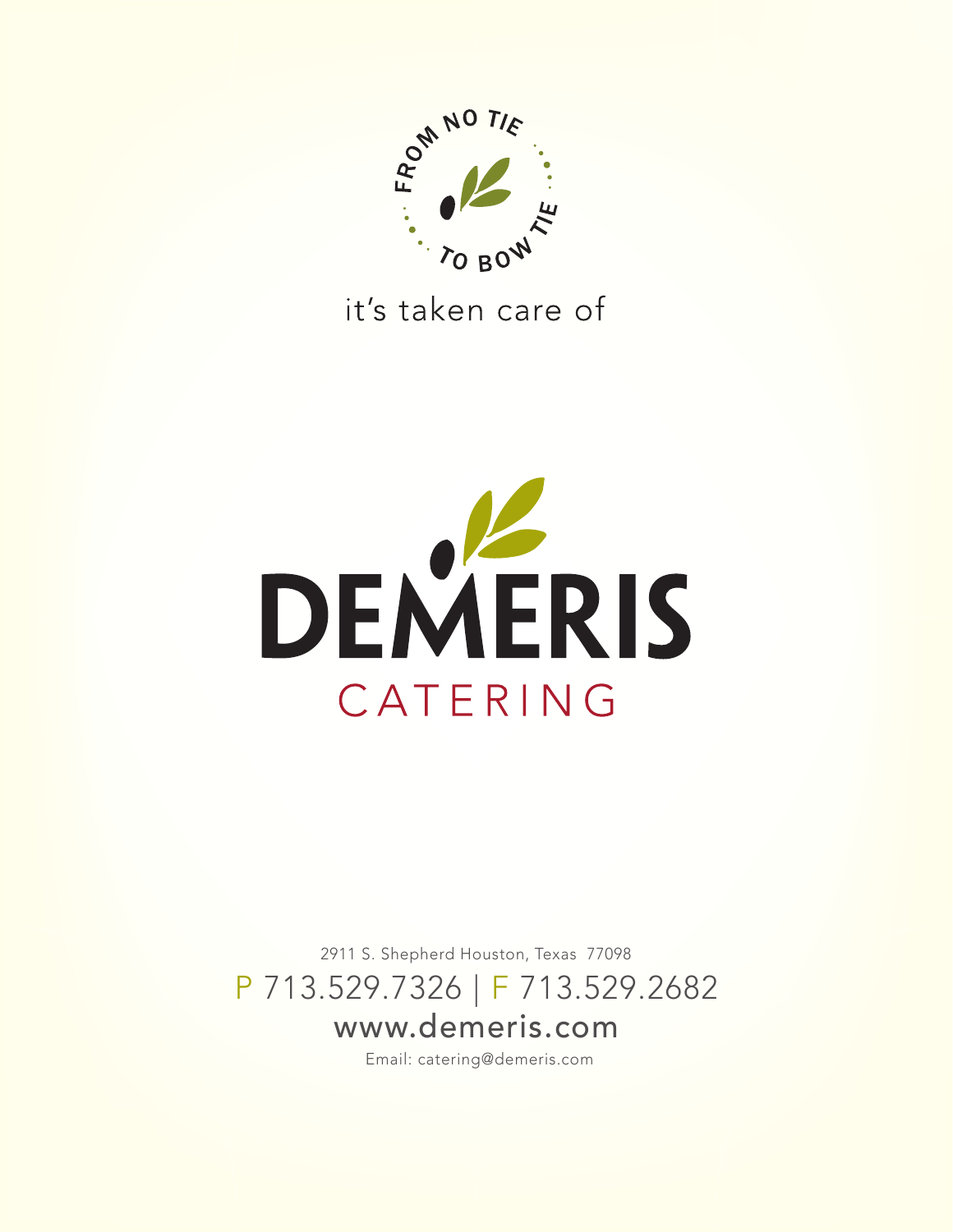



### Pasta Bar

Pasta Penne Fettuccine Cheese Tortellini Tri-Colored Spiral

Meats Grilled Chicken Shrimp **Scallops** 

(Other pastas available upon request)

#### Sauces

Alfredo (garnished with a julienne of carrots and bell peppers) Marinara (garnished with asparagus spears) Pesto (basil or sun-dried tomato) Demeris' famous Garlic Butter Sauce

# Quesadilla Station

#### Sautéed Spinach, Mushrooms and Poblano Peppers with Monterrey Jack and Cheddar Cheese

Quesadillas available with chicken, shrimp and fajita meat Quesadillas are garnished with pico de gallo, guacamole and sour cream

# Carving Station

(fresh homemade breads and your choice of accompaniments)

**• Beef Tenderloin** Pork Tenderloin Steamship Round

Roast Beef Turkey Breast *•* Herb Rubbed Prime Rib

# Homemade Meatballs

Italian with Marinara Sauce Mediterranean Swedish with Sour Cream Sauce

*• Certified Angus Beef® product, which offers savory flavor and juiciness in every bite.*

2911 S. Shepherd Houston, Texas 77098 P 713.529.7326 | F 713.529.2682 | www.demeris.com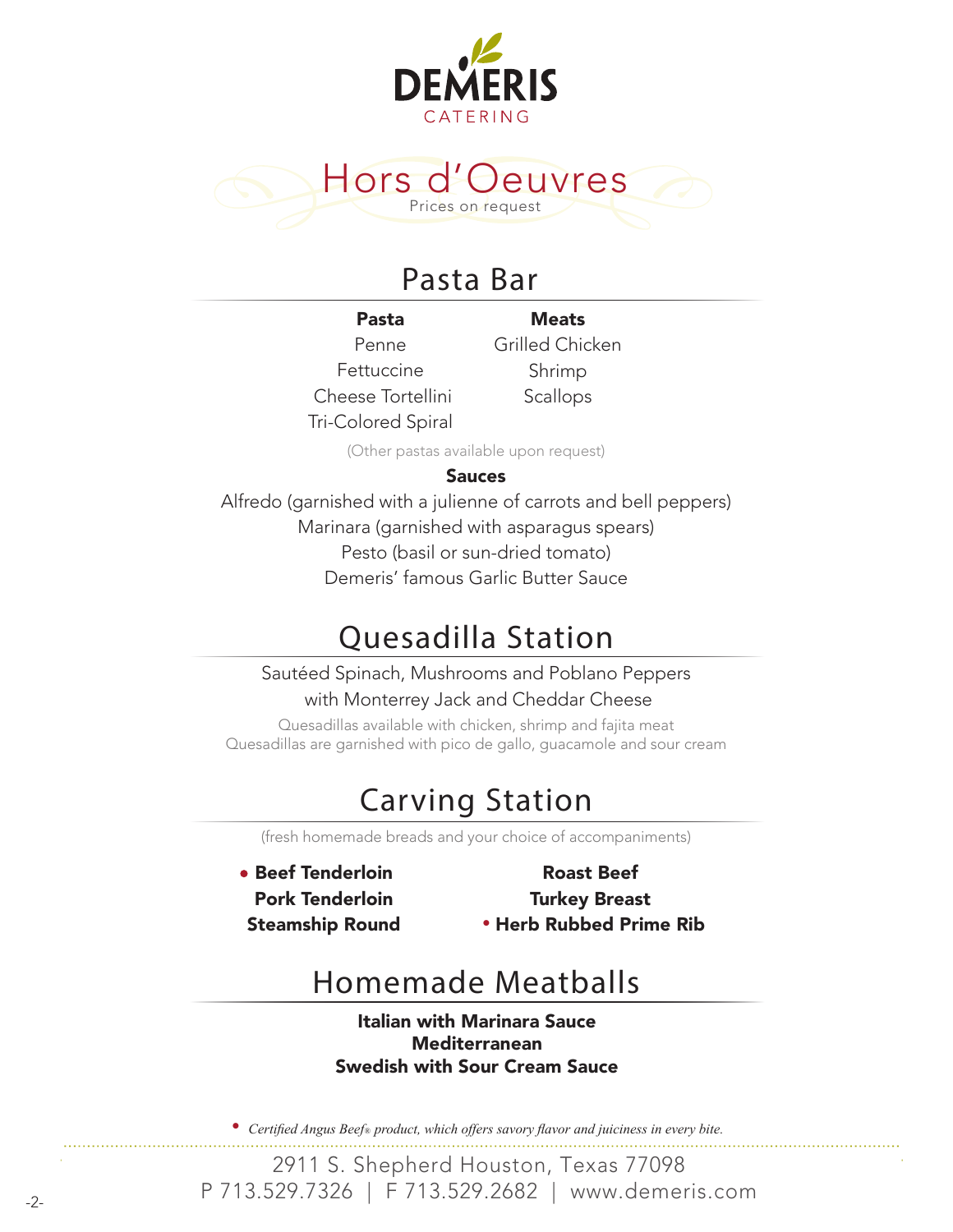

### Shish-Kabob

#### Mediterranean Chicken Kabob (in a Chardonnay wine marinade)

**• Beef Tenderloin Kabob** (in a Cabernet wine marinade)

**Vegetarian** (garnished with onions and bell peppers) Grilled Chicken Brochette

Grilled Shrimp Brochette

(brochettes are bacon-wrapped and stuffed with Monterey Jack cheese and fresh jalapeños)

### Chicken Wings & Chicken Tenders

Country Fried (Mild) Mediterranean (must try!) Hickory Smoked Wings

**Buffalo** (Spicy) **Cajun Fried (Spicy)** 

### Other Items

Beef or Chicken Fajitas Miniature Beef or Chicken Fajitas

(Fajitas are garnished with pico de gallo, guacamole, grated cheddar cheese and sour cream) Chopped Beef with Silver Dollar Rolls

Bite-Size Smoked Sausage in Demeris' World Famous Bar-B-Q Sauce

Cold Boiled Shrimp with Tangy Cocktail Sauce

Marinated Shrimp with Capers and Red Onions

**Mini Egg Rolls** (shrimp or pork)

Mini Quiche

#### Pasta Salad

#### Fresh Grilled Vegetables

**Smoked Salmon with Capers and Red Onion** (served with sliced baguettes)

**Mushroom Caps** (stuffed with crab meat or spicy Italian sausage)

Beefsteak Tomatoes Topped with feta cheese or bleu cheese

**Tarama** (Greek caviar dip) and

**Tsadziki** (Greek yogurt-and-cucumber dip)

(served with pita chips or on toast points)

**Crustini** (toast point with marinated Roma tomato topped with feta or bleu cheese)

#### Elaborate Display of Domestic and Imported Cheeses

**Baked Brie** in filo with assorted crackers

**Queso** with tortilla chips

**Ceviche** with tortilla chips

Guacamole with tortilla chips

Roasted Salsa with tortilla chips

Crudités with dips

Fresh Fruit in season

*• Certified Angus Beef® product, which offers savory flavor and juiciness in every bite.*

2911 S. Shepherd Houston, Texas 77098 P 713.529.7326 | F 713.529.2682 | www.demeris.com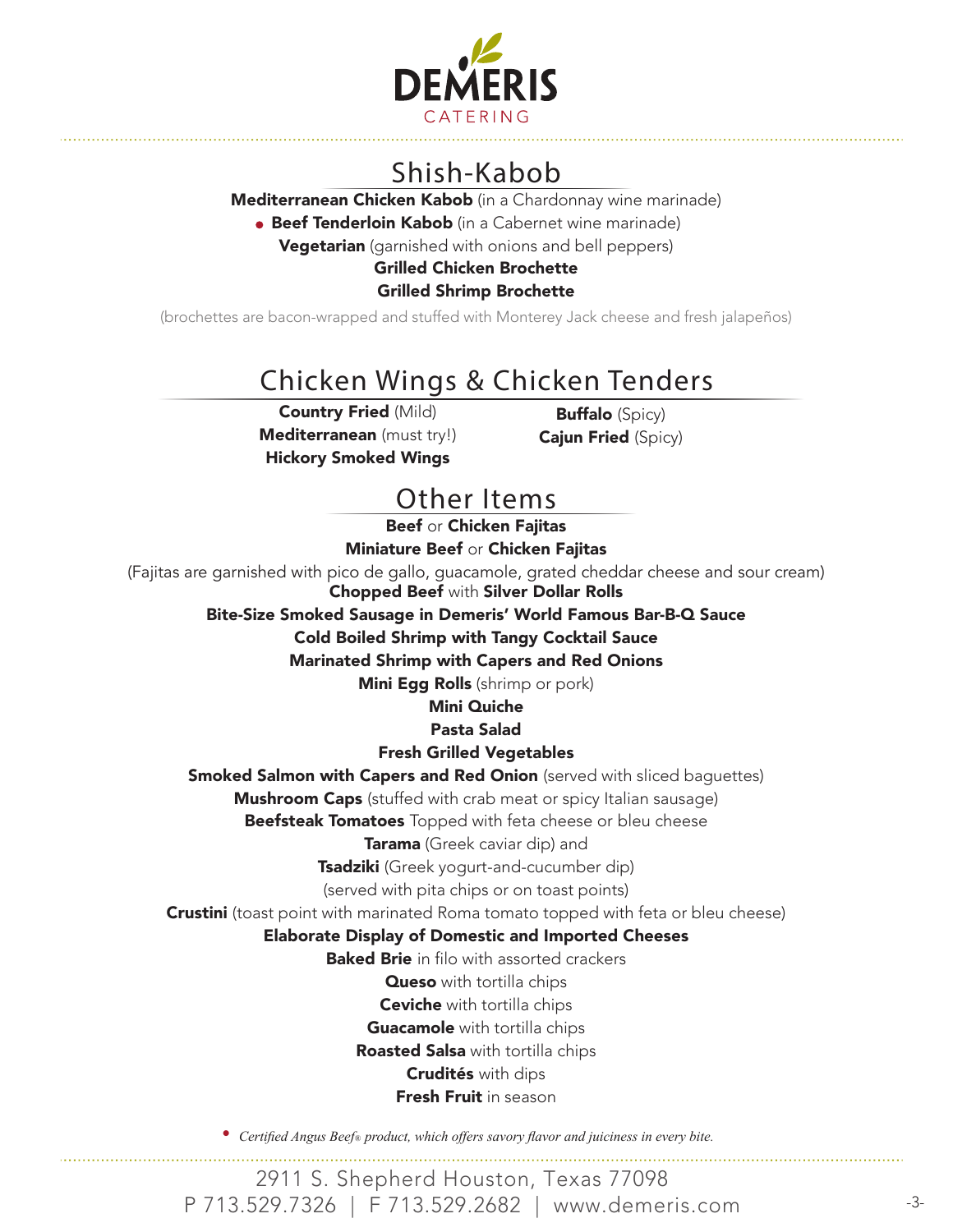

# Catering Prices

For groups of less than 50 people call for pricing. See Page 9 to order Demeris Bar-B-Q

|                  | <b>Product Name</b>                                            | 50-99   | 100-249 | 250-499 | 500-up  |
|------------------|----------------------------------------------------------------|---------|---------|---------|---------|
| 1                | Fajita Fiesta (Beef and Chicken)                               | \$22.25 | \$21.15 | \$20.10 | \$19.10 |
|                  | With Queso                                                     | \$24.50 | \$23.40 | \$22.05 | \$21.05 |
| 2                | Southwestern Grilled Pork Chops*                               | \$15.25 | \$14.50 | \$13.75 | \$13.05 |
| $\overline{3}$   | Spaghetti with Demeris' Special Rich Meat Sauce                | \$11.85 | \$11.25 | \$10.70 | \$10.15 |
| $\overline{4}$   | Seven-Layer Lasagna (Classic Sausage and Beef)                 | \$17.30 | \$16.45 | \$15.65 | \$14.85 |
| $\bullet$ 5      | Herb-Rubbed Prime Rib of Beef au Jus                           | \$33.00 | \$31.35 | \$29.80 | \$28.30 |
| 6                | Chicken-Fried Steak With Cream Gravy                           | \$15.25 | \$14.50 | \$13.75 | \$13.05 |
| 6.1              | Chicken-Fried Chicken With Cream Gravy                         | \$13.90 | \$13.20 | \$12.55 | \$11.90 |
| 6.2              | Chicken-Fried Steak and Chicken-Fried Chicken With Cream Gravy | \$14.30 | \$13.60 | \$12.90 | \$12.25 |
| $\bullet$ 7      | Mesquite-Grilled 1/2 Pound Hamburger Meal                      | \$14.30 | \$13.60 | \$12.90 | \$12.25 |
| $\bullet$ 8      | Mesquite-Grilled 1/2 Pound Hamburger and Hot Dog               | \$16.55 | \$14.95 | \$14.20 | \$13.50 |
| $\boldsymbol{9}$ | Cajun-Fried Catfish Feast                                      | \$16.50 | \$15.65 | \$14.85 | \$14.10 |
| 10               | Chicken Florentine                                             | \$17.80 | \$16.05 | \$15.25 | \$14.50 |
| 11               | Turkey and Dressing for the Holidays                           | \$16.00 | \$15.20 | \$14.45 | \$13.75 |
| 11               | Turkey and Dressing for the Holidays With Pineapple Glazed Ham | \$17.50 | \$16.65 | \$15.80 | \$15.00 |
| $\overline{12}$  | Roast Beef with Brown Gravy*                                   | \$14.70 | \$13.30 | \$12.65 | \$12.00 |
| 13               | <b>Breakfast Buffet</b>                                        | \$12.95 | \$12.30 | \$11.70 | \$11.10 |
| 14               | <b>Continental Breakfast Buffet</b>                            | \$12.60 | \$11.95 | \$11.35 | \$10.80 |
| 15               | Bacon-Wrapped Chopped Steak                                    | \$14.20 | \$13.50 | \$12.80 | \$12.15 |
| 16               | Charcoal-Grilled Bacon Wrapped Shrimp Brochette (6)            | \$27.10 | \$25.75 | \$24.45 | \$23.25 |
| 17               | Charcoal-Grilled Chicken Teriyaki                              | \$13.90 | \$13.20 | \$12.55 | \$11.90 |
| 18               | Charcoal-Grilled Medit. Chicken Breast                         | \$13.90 | \$13.20 | \$12.55 | \$11.90 |
| 19               | Charcoal-Grilled Mediteranean Chicken Kabob                    | \$16.55 | \$15.70 | \$14.90 | \$14.15 |
| • 19             | Beef and Chicken Kabobs                                        | \$19.75 | \$18.75 | \$17.80 | \$16.90 |
| 21               | Herb-Rubbed Cornish Game Hen*                                  | \$15.25 | \$14.50 | \$13.75 | \$13.05 |
| 22               | Homemade Meatloaf                                              | \$13.65 | \$12.95 | \$12.30 | \$11.70 |
| 23               | King Ranch Casserole*                                          | \$14.70 | \$13.95 | \$13.25 | \$12.60 |
| 24               | Mediterranean Baked Half-Chicken Dinner                        | \$13.90 | \$13.20 | \$12.55 | \$11.90 |
| $\bullet$ 25     | Mesquite-Grilled Beef Tenderloin Kabob                         | \$21.40 | \$20.35 | \$19.35 | \$18.40 |
| 26               | Mesquite-Grilled Marinated Pork Kabob                          | \$17.30 | \$16.45 | \$15.65 | \$14.85 |
| •27              | Mesquite-Grilled Marinated Ribeye Steak (12 oz.)               | \$34.15 | \$32.45 | \$30.85 | \$29.30 |
| 28               | Mesquite-Grilled Southwestern Chicken Breast                   | \$13.90 | \$13.20 | \$12.55 | \$11.90 |
| 29               | Mom's Pot Roast*                                               | \$14.70 | \$13.95 | \$13.25 | \$12.60 |
| 30               | Oven-Roasted Chicken Breast with Mushroom Gravy                | \$13.90 | \$13.20 | \$12.55 | \$11.90 |
| 31               | Pasta Alfredo                                                  | \$11.85 | \$11.25 | \$10.70 | \$10.15 |
| 32               | Pasta Alfredo with Grilled Chicken                             | \$14.30 | \$13.60 | \$12.90 | \$12.25 |
| 33               | Pasta Alfredo with Sauteed Shrimp                              | \$17.80 | \$16.90 | \$16.05 | \$15.25 |
| 34               | Roasted 1/2 Chicken Dinner                                     | \$13.90 | \$13.20 | \$12.55 | \$11.90 |
| 35               | Rosemary Roast Pork Loin*                                      | \$14.70 | \$13.95 | \$13.25 | \$12.60 |
| 36               | Southern-Fried Chicken                                         | \$13.45 | \$12.80 | \$12.15 | \$11.55 |
| 37               | Enchiladas (Cheese)                                            | \$12.95 | \$12.30 | \$11.70 | \$11.10 |
| 38               | Enchiladas (Vegetable)                                         | \$14.30 | \$13.60 | \$12.90 | \$12.25 |
| 39               | Enchiladas (Beef)                                              | \$14.30 | \$13.60 | \$12.90 | \$12.25 |
| 40               | Enchiladas (Chicken)                                           | \$15.25 | \$14.50 | \$13.75 | \$13.05 |
| 41               | Chicken Marsala with Fettuccine                                | \$17.60 | \$16.70 | \$15.85 | \$15.05 |
| 42               | Chicken Parmesan With Spaghetti                                | \$17.60 | \$16.70 | \$15.85 | \$15.05 |
| 43               | Baked Potato and Salad (Beef and Chicken)                      | \$14.30 | \$13.60 | \$12.90 | \$12.25 |
| 44               | Cajun Blackened Catfish Meal                                   | \$18.40 | \$17.50 | \$16.65 | \$15.80 |
| 45               | Boxed Lunch (Includes Chips and Cookie)                        | \$13.90 | \$13.20 | \$12.55 | \$11.90 |

Certified Angus Beef ® product which offers savory flavor and juiciness in every bite. \*48 hours notice. All prices subject to change without notice.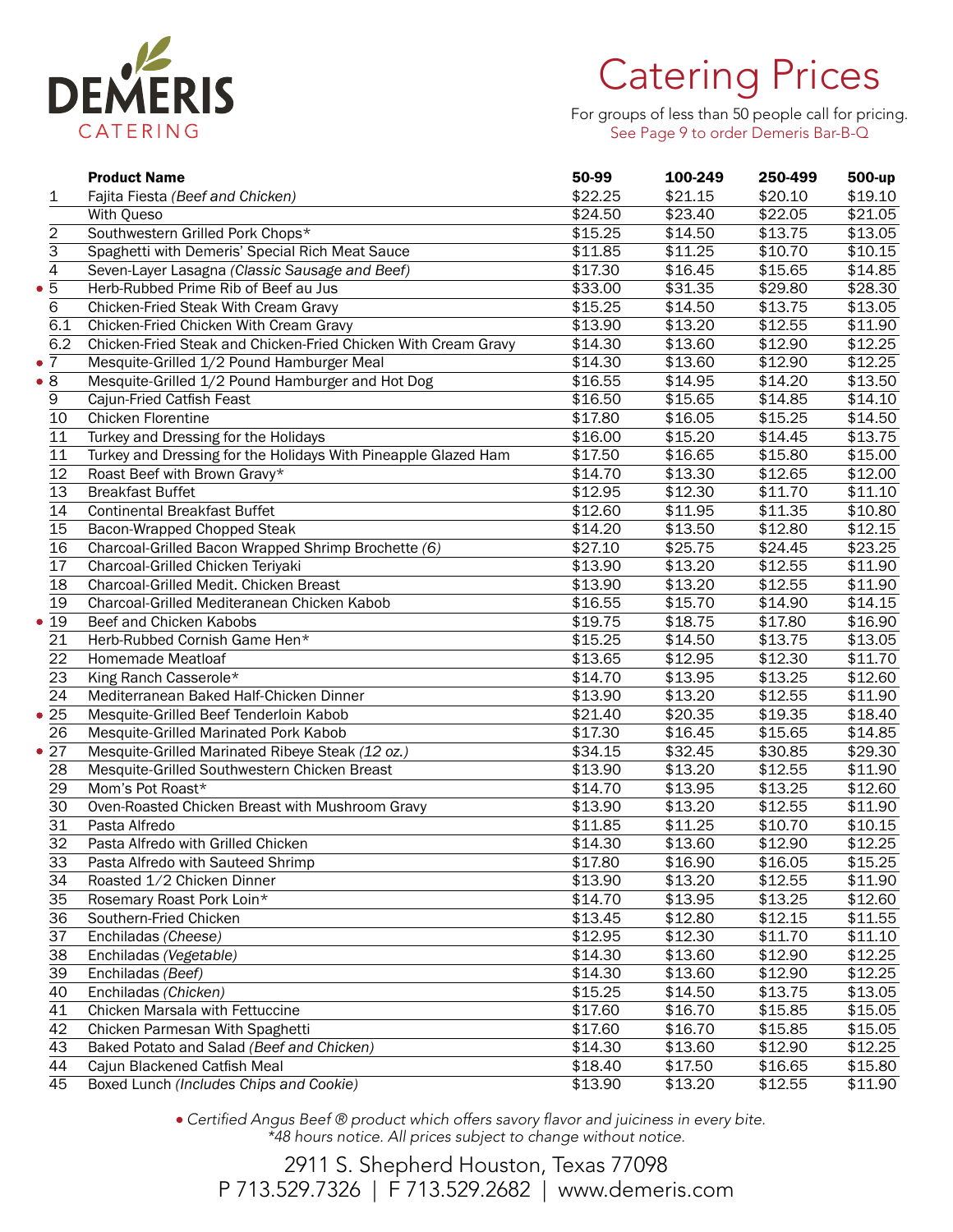

# Delivery Prices

All deliveries are subject to a delivery fee. Individually packaged meals: add \$1.25 per meal. Individually packaged fajitas: add \$2.00 per meal.

|                 | <b>Product Name</b>                                            | 10-29   | 30-49   | 50-99   | 100-up             |
|-----------------|----------------------------------------------------------------|---------|---------|---------|--------------------|
| 1               | Fajita Fiesta (Beef and Chicken)                               | \$22.50 | \$20.95 | \$19.50 | \$18.50            |
|                 | With Queso                                                     | \$25.85 | \$23.70 | \$21.75 | \$21.25            |
| $\sqrt{2}$      | Southwestern Grilled Pork Chops*                               | \$15.15 | \$13.75 | \$12.50 | \$12.20            |
| $\overline{3}$  | Spaghetti with Demeris' Special Rich Meat Sauce                | \$11.00 | \$10.00 | \$9.10  | \$8.85             |
| $\overline{4}$  | Seven-Layer Lasagna (Classic Sausage and Beef)                 | \$17.60 | \$16.00 | \$14.55 | \$14.20            |
| $\bullet$ 5     | Herb-Rubbed Prime Rib of Beef au Jus                           | \$34.95 | \$32.50 | \$30.25 | \$28.75            |
| $\,$ 6          | Chicken-Fried Steak With Cream Gravy                           | \$15.15 | \$13.75 | \$12.50 | \$12.20            |
| 6.1             | Chicken-Fried Chicken With Cream Gravy                         | \$13.50 | \$12.25 | \$11.15 | \$10.85            |
| 6.2             | Chicken-Fried Steak and Chicken-Fried Chicken With Cream Gravy | \$13.95 | \$12.70 | \$11.55 | \$11.25            |
| $\bullet$ 7     | Mesquite-Grilled 1/2 Pound Hamburger Meal                      | \$13.95 | \$12.70 | \$11.55 | \$11.25            |
| • 8             | Mesquite-Grilled 1/2 Pound Hamburger and Hot Dog               | \$16.70 | \$15.20 | \$13.80 | \$13.45            |
| 9               | Cajun-Fried Catfish Feast                                      | \$18.00 | \$16.35 | \$14.85 | \$14.50            |
| $\overline{10}$ | Chicken Florentine                                             | \$18.20 | \$16.55 | \$15.05 | \$14.65            |
| 11              | Turkey and Dressing for the Holidays                           | \$15.30 | \$14.25 | \$13.25 | \$12.60            |
| $\overline{11}$ | Turkey and Dressing for the Holidays With Pineapple Glazed Ham | \$17.05 | \$15.85 | \$14.75 | \$14.00            |
| 12              | Roast Beef with Brown Gravy*                                   | \$14.45 | \$13.15 | \$11.95 | \$11.65            |
| $\overline{13}$ | <b>Breakfast Buffet</b>                                        | \$12.30 | \$11.20 | \$10.20 | $\overline{$}9.95$ |
| 14              | <b>Continental Breakfast Buffet</b>                            | \$11.95 | \$10.85 | \$9.85  | \$9.60             |
| 15              | Bacon-Wrapped Chopped Steak                                    | \$13.85 | \$12.60 | \$11.45 | \$11.15            |
| 16              | Charcoal-Grilled Bacon Wrapped Shrimp Brochette (6)            | \$28.15 | \$26.20 | \$24.35 | \$23.15            |
| $\overline{17}$ | Charcoal-Grilled Chicken Teriyaki                              | \$13.50 | \$12.25 | \$11.15 | \$10.85            |
| 18              | Charcoal-Grilled Medit. Chicken Breast                         | \$13.50 | \$12.25 | \$11.15 | \$10.85            |
| 19              | Charcoal-Grilled Mediteranean Chicken Kabob                    | \$16.70 | \$15.20 | \$13.80 | \$13.45            |
| • 19            | Beef and Chicken Kabobs                                        | \$20.55 | \$18.70 | \$17.00 | \$16.55            |
| 21              | Herb-Rubbed Cornish Game Hen*                                  | \$15.15 | \$13.75 | \$12.50 | \$12.20            |
| $\overline{22}$ | Homemade Meatloaf                                              | \$13.20 | \$12.00 | \$10.90 | \$10.65            |
| 23              | King Ranch Casserole*                                          | \$13.35 | \$12.40 | \$11.55 | \$10.95            |
| 24              | Mediterranean Baked Half-Chicken Dinner                        | \$14.45 | \$13.15 | \$11.95 | \$11.65            |
| •25             | Mesquite-Grilled Beef Tenderloin Kabob                         | \$21.55 | \$20.05 | \$18.65 | \$17.70            |
| 26              | Mesquite-Grilled Marinated Pork Kabob                          | \$17.60 | \$16.00 | \$14.55 | \$14.20            |
| •27             | Mesquite-Grilled Marinated Ribeye Steak (12 oz.)               | \$36.30 | \$33.75 | \$31.40 | \$29.85            |
| 28              | Mesquite-Grilled Southwestern Chicken Breast                   | \$13.50 | \$12.25 | \$11.15 | \$10.85            |
| 29              | Mom's Pot Roast*                                               | \$14.45 | \$13.15 | \$11.95 | \$11.65            |
| 30              | Oven-Roasted Chicken Breast with Mushroom Gravy                | \$13.50 | \$12.25 | \$11.15 | \$10.85            |
| 31              | Pasta Alfredo                                                  | \$11.00 | \$10.00 | \$9.10  | \$8.85             |
| 32              | Pasta Alfredo with Grilled Chicken                             | \$13.95 | \$12.70 | \$11.55 | \$11.25            |
| 33              | Pasta Alfredo with Sauteed Shrimp                              | \$18.20 | \$16.55 | \$15.05 | \$14.65            |
| 34              | Roasted 1/2 Chicken Dinner                                     | \$13.50 | \$12.25 | \$11.15 | \$10.85            |
| 35              | Rosemary Roast Pork Loin*                                      | \$14.45 | \$13.15 | \$11.95 | \$11.65            |
| 36              | Southern-Fried Chicken                                         | \$13.50 | \$12.25 | \$11.15 | \$10.85            |
| 37              | Enchiladas (Cheese)                                            | \$12.30 | \$11.20 | \$10.20 | \$9.95             |
| 38              | Enchiladas (Vegetable)                                         | \$13.95 | \$12.70 | \$11.55 | \$11.25            |
| 39              | Enchiladas (Beef)                                              | \$13.95 | \$12.70 | \$11.55 | \$11.25            |
| 40              | Enchiladas (Chicken)                                           | \$15.15 | \$13.75 | \$12.50 | \$12.20            |
| 41              | Chicken Marsala with Fettuccine                                | \$18.00 | \$16.35 | \$14.85 | \$14.50            |
| 42              | Chicken Parmesan With Spaghetti                                | \$18.00 | \$16.35 | \$14.85 | \$14.50            |
| 43              | Baked Potato and Salad (Beef and Chicken)                      | \$13.95 | \$12.70 | \$11.55 | \$11.25            |
| 44              | Cajun Blackened Catfish Meal                                   | \$18.90 | \$17.20 | \$15.65 | \$15.25            |
| 45              | Boxed Lunch (Includes Chips and Cookie)                        | \$13.50 | \$12.25 | \$11.15 | \$10.85            |

Certified Angus Beef ® product which offers savory flavor and juiciness in every bite. \*48 hours notice. All prices subject to change without notice.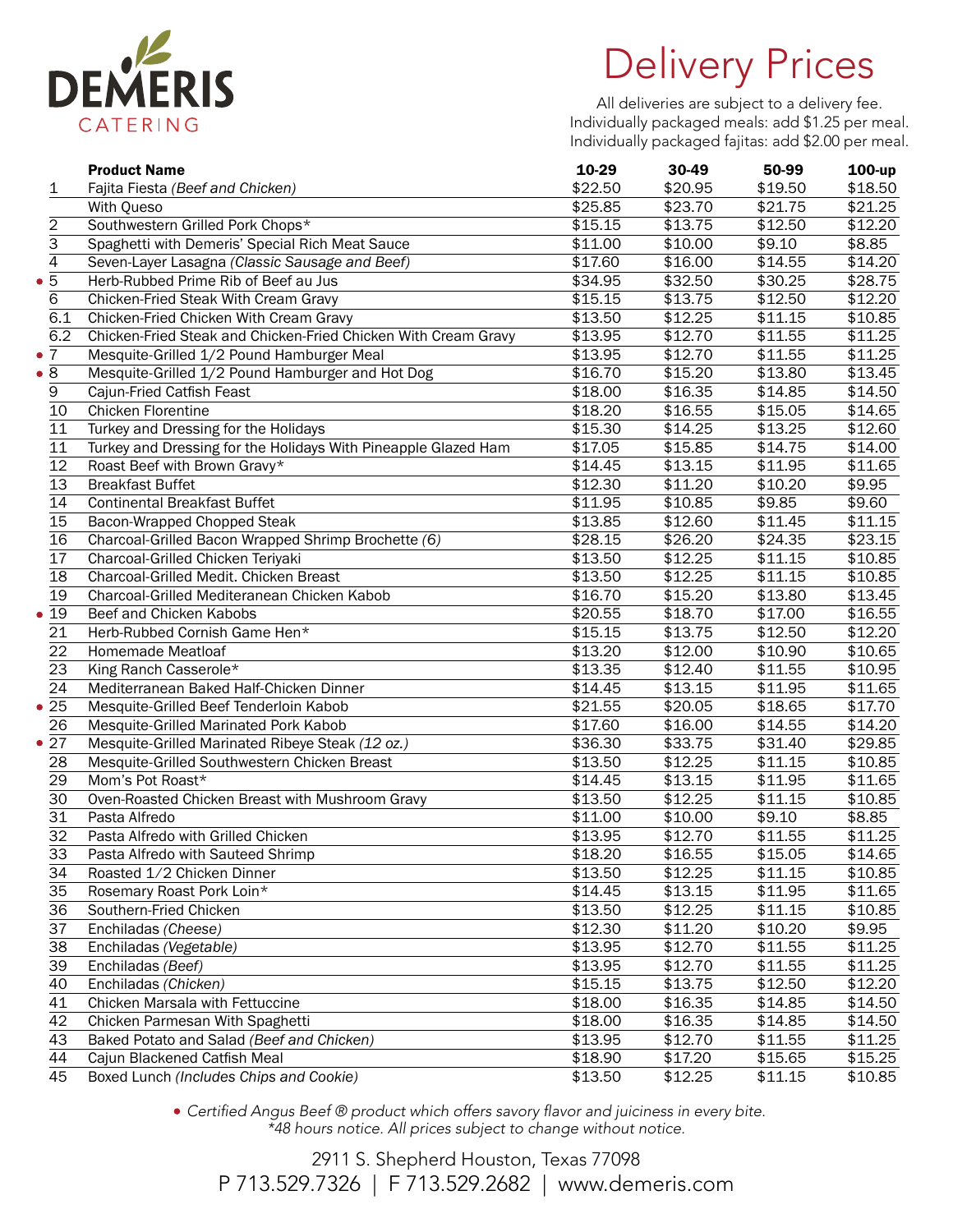



### Catering

| <b>Serves</b> | Adult   | <b>Children</b> | <b>Serve Time</b> |
|---------------|---------|-----------------|-------------------|
| 50-99         | \$14.30 | \$11.60         | 1 Hour            |
| 100-249       | \$13.60 | \$10.90         | 1 Hour $*$        |
| 250-499       | \$12.90 | \$10.25         | 1-2 Hours         |
| 500-Up        | \$12.25 | \$9.65          | 2+ Hours          |

Our caterered bar-b-q meal is carved on site and includes brisket, sausage, baked beans, potato salad, pickles, onions, jalapeno peppers, sliced French bread and our world renowned bar-b-q sauce

(Includes heavy duty plates, cutlery, and napkins)

*\* Serve times may vary under certain conditions. Childrens pricing is based on the adult guarantee.*

### Delivery or Pickup

| $10-29$  | \$13.95 |
|----------|---------|
| $30-49$  | \$12.70 |
| 50-99    | \$11.55 |
| $100-up$ | \$11.25 |

Our delivered bar-b-q meal includes brisket, sausage, baked beans, potato salad, pickles, onions, jalapeno peppers, sliced French bread and our world renowned bar-b-q sauce

(Includes heavy duty plates, cutlery, and napkins)

# Options for Catering & Delivery or Pickup

| <b>Meats</b>                     | <b>Sub 2nd Meat</b> | <b>Additional Meats</b> |
|----------------------------------|---------------------|-------------------------|
| <b>Pulled Pork</b>               | \$0.00              | \$1.95                  |
| Jalapeno Sausage or Ham          | \$0.00              | \$1.95                  |
| Chicken (on the bone)            | \$1.00              | \$1.95                  |
| <b>Chicken Breast (boneless)</b> | \$1.00              | \$1.95                  |
| <b>Turkey Breast</b>             | \$1.00              | \$1.95                  |
| <b>Spare Ribs</b>                | \$2.95              | \$2.95                  |
| <b>Baby Back Ribs</b>            | \$3.95              | \$3.95                  |